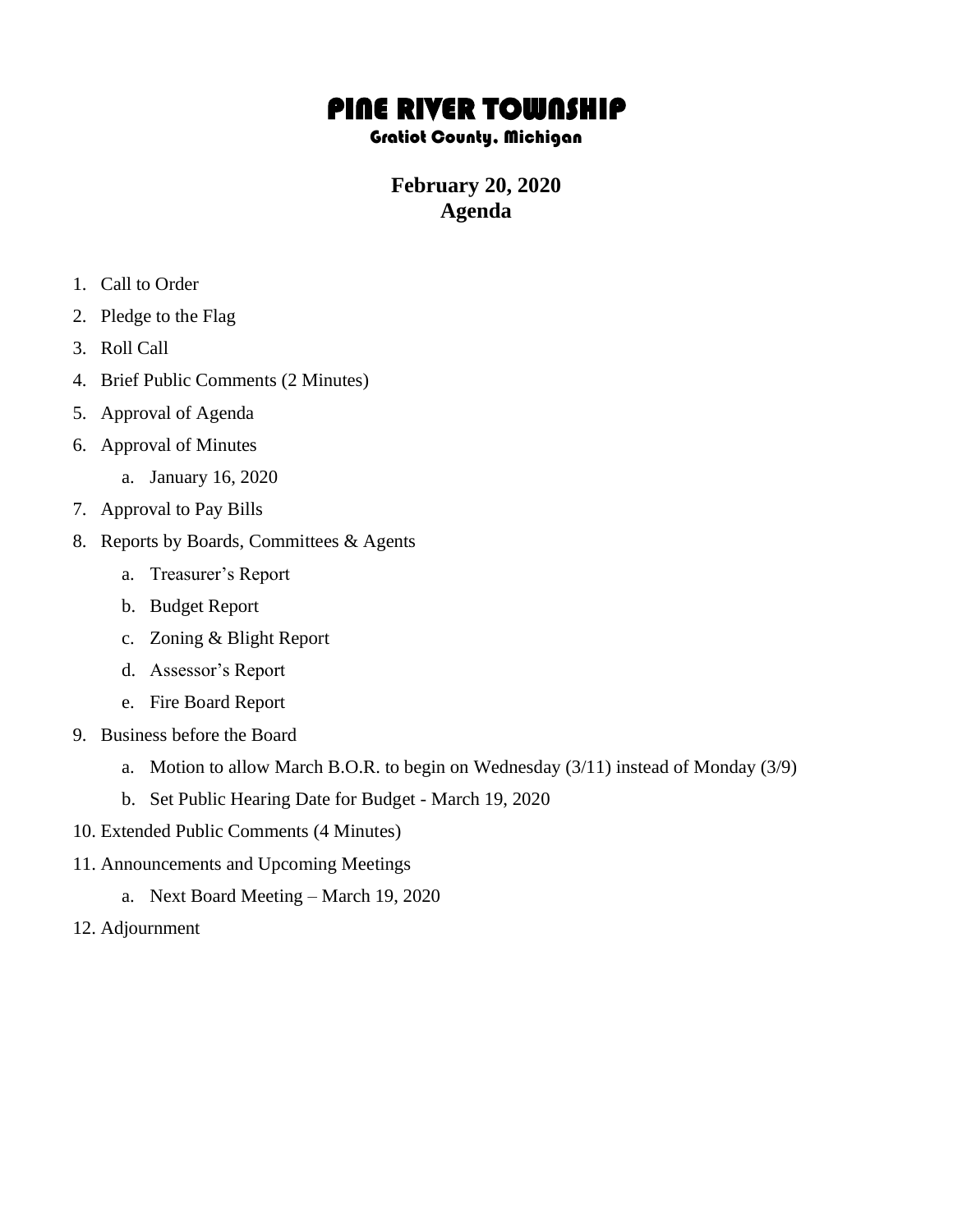## **MINUTES OF THE PINE RIVER TOWNSHIP BOARD MONTHLY MEETING FEBRUARY 20, 2020**

- 1) The regular monthly meeting of the Pine River Township Board was called to order at 7:00 P.M. by Supervisor Beeson at the Township Hall.
- 2) Pledge the flag: The board and the public said the pledge to the flag.
- 3) Roll Call: Baker: present, Best: present, Moeggenborg: present, Beeson: present, Whitmore: present. (5) Board members present, (0) absent.
- 4) Brief Public comments (2 minutes):
- 5) Approve the Agenda:

Motion by Moeggenborg: second by Best: to approve the agenda with the addition of 9c and 9d. All present board members approved. Motion carried 5-0.

6) Approve the Minutes:

Motion by Baker: second by Moeggenborg: to approve the Regular Meeting Minutes of January 16, 2020, as presented. All present board members approved. Motion carried 5-0.

7) Approval to Pay Bills:

Motion made by Baker: second by Moeggenborg: to pay bills as presented in the amount of \$42,491.47. All present board members approved. Motion carried 5-0.

- 8) Reports by Boards, Committees & Agents
	- a) Treasurers Report Discussion: Board Reviewed, Bank Reconciliations have been received and reviewed by all present. Placed on file.
	- b) Budget Report Discussion: report placed on file.
	- c) Zoning & Blight Officer daycare in Forest Hill asking for special use permit for Planning Commission; blight on Jefferson is gone
	- d) Assessor Report assessing notices printed; \$84M in real estate value and \$81M real personal value was reported
	- e) Fire Services St. Louis and Alma Fire looking to increase about \$20,000 in costs
- 9) Business before the Board

a) Motion to allow March Board of Review to begin on Wednesday (3/11) instead of Monday (3/9)

i) Motion by Moeggenborg: support by Baker: to approve the change of date for Board of Review. All present members approved. Motion carried 5-0.

- b) Set Public Hearing date for Budget for March 19, 2020
	- i) Motion made by Whitmore: support by Moeggenborg: to set Hearing date for March 19, 2020. All present members approved. Motion carried 5-0.
- c) Planning Commission Appointment

i) Motion made by Moeggenborg: support by Best: to appoint Kevin Kolb to the Planning Commission. All present members approved. Motion carried 5-0.